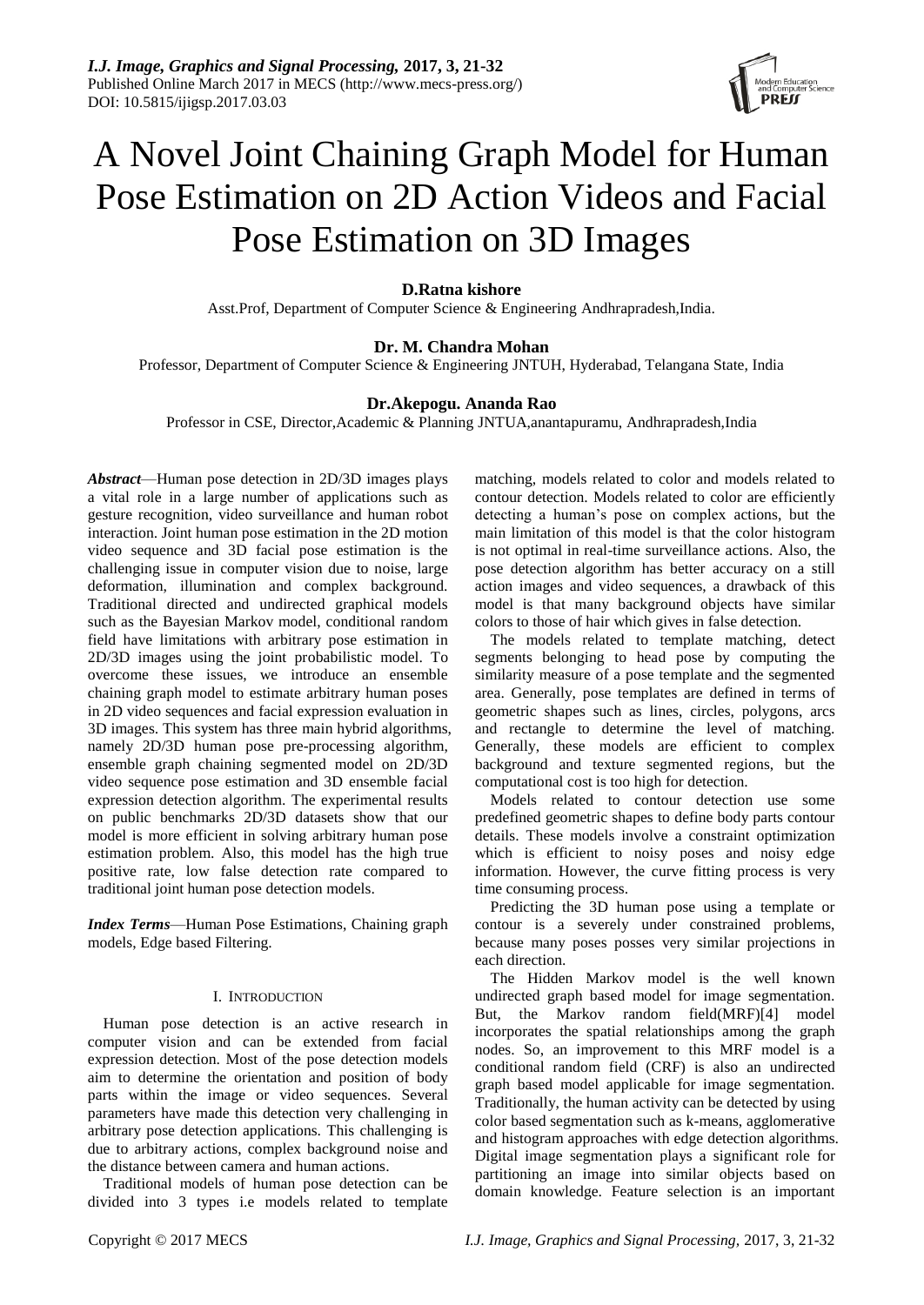requirement in most of the digital image segmentation techniques. Depending on the extracted features, the segmentation approaches are classified into 3 categories, namely, edge-based, the region based and thresholding based segmentations.

#### *A. Human Pose Estimation Issues and solutions*

# *a) The Eyes brows pose estimation*

The 3D facial feature around the eyes tends noisy edges due to the reflection constraints and eye lashes. Facial texture gives high descriptive information about the shape or pose of the eye. For this reason, 3D facial features are used to find the key points around the eyes, namely inner, outer eye and around the iris region.

#### *b) Nose pose estimation*

Nose region is distinct in surface curvature, but plain in texture description. So, in order to detect the pose estimation in facial features, yaw angle of the 3D face is used.



Fig.1. ROC Curves for nose error correction

Using ROC as shown in Fig.1 , the curve is repeatedly rotated to minimize this nose difference between the two symmetrical nose regions by computing maximal point as the new nose region. Once the key point of the nose is detected this entire surface is rotated and thus nose poses are estimated accurately.

#### *c) Lips pose estimation*

As we know the color difference between the lips and skin is not always same.Due to this reason , region based contours approach is used to evaluate poses.Different facial expression are shown in the fig. 2.



*d) Body pose estimation*

The segmentation of human emotions or expressions are challenging factor in many real-time human activity identification. It is common in many domains such as biometric identification and medical fields which exhibit irregular boundaries and discontinuities. Also, segmented sub-regions can only be partitioned when several modalities are merged, which requires an efficient registration process in the pre-processing step. In the traditional human activity detection models, intra and inter region resolutions may affect the segmentation accuracy. Due to the partial volume effect, inherent noise, wide range of image features and spatial constraints, conventional models fail to detect the exact location and segmentation of the human activities in large training datasets.

#### II. RELATED WORKS

The traditional graph based models for image segmentation are based on either directed graphical or undirected graphical models. But, they often fail to capture the complex region relationship of different activities. In [5],color texture analysis to extract spectral correlation features is proposed. Both approaches doesn't handle texture boundary extraction due to noise in the image. A more improved approach is proposed in the Texem model , which consists of a conditional dependency between neighbor regions and it is totally based on Gaussian mixture model. Digital image thresholding is one the most popular method due to its simple implementation and intuitive features. Consequently, the threshold measures for multimodal histograms must be minima among the two maxima. A few techniques enlighten the histogram peaks in image feature extraction stage so as to provide the threshold detection. The main drawback of this method is to segregate the object from background if the object and background regions are identical pixel distribution. Edge based segmentation works well against irregularities in image attributes such as texture, gray level, color etc. These irregularities are known as edges and are noticed using edge detection operations, some of the generally used operations are prewitt, Laplace, sobel etc. Segmentation using edge-based method could be used as incomplete due to the occurrence of stray, broken or noisy edges. Enhanced image processing is essential to extract the edges corresponding to rational objects. Several edge based methods have been proposed in the literature, but the frequently accepted segmentation systems are edge based thresholding, which is used to clear noisy edges in bright conditions. Edge image thresholding directs to stray edges in the presence of noise where the actual edges are frequently missing [6][7]. Stray edge problems can be cleared if the edge properties are decided with respect to the mutual neighbor, while the presence of edge based on the strength of edges in the near neighborhood. Region based segmentation approach which depends on the homogeneity measure to divide and merge regions in an image so as to broaden semantic or useful division in the processed image.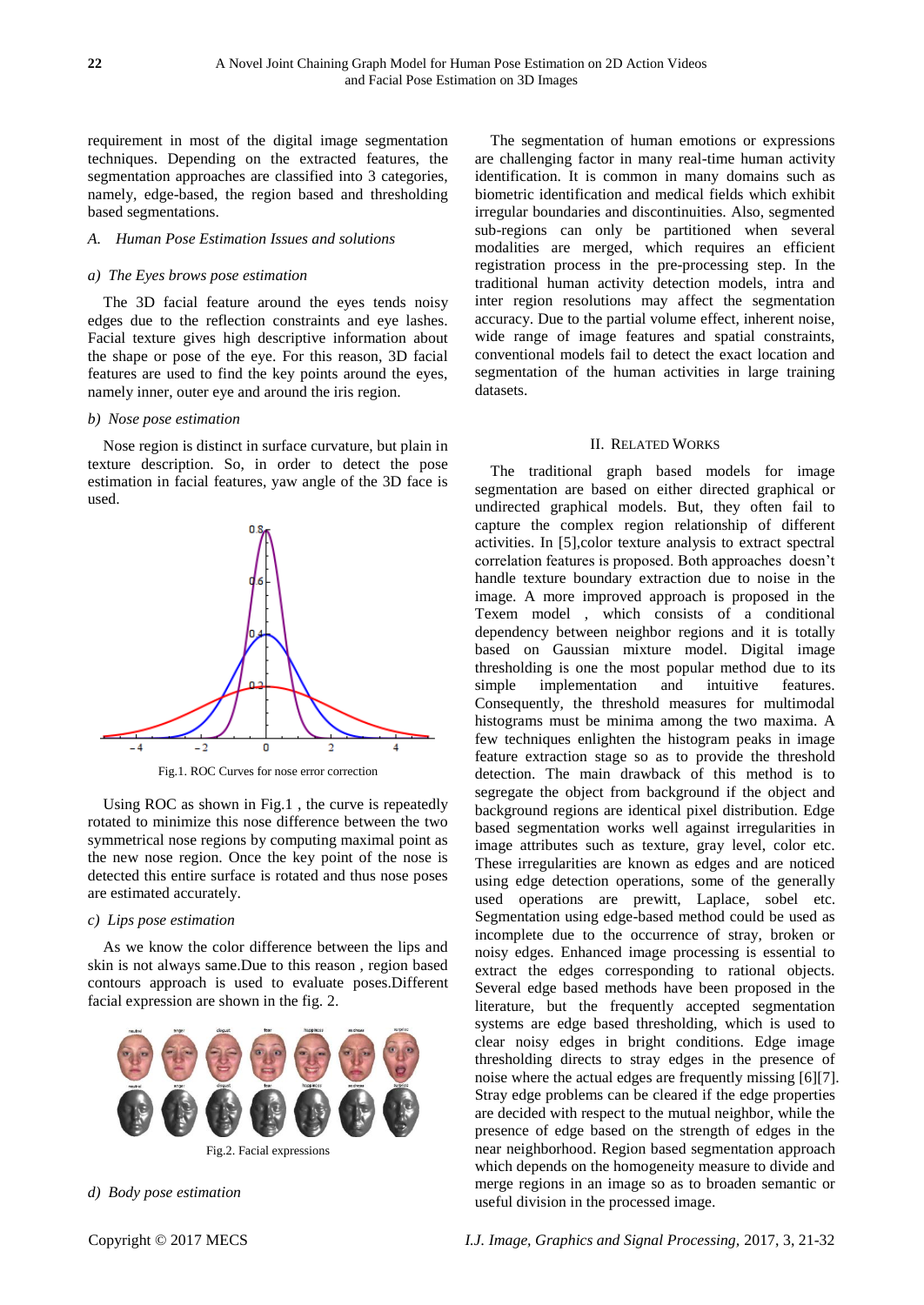#### *A. Conventional Human Activity Detection Methods*

The region growing model is proposed in C-V segmentation. For a given frame I on the domain, C represents the closed curve region and i1 and i2 represents the average inside and outside intensities of the closed curve C . The basic assumption of this segmentation by optimizing the energy function as:

$$
E(i1, i2, C) = \mu_X len(C) + \omega. area(C)
$$
  
+  $\theta_1 \int_{ins(C)} |I - v1|^2 dx dy + \theta_2 \int_{ins(C)} |I - v2|^2 dx dy$ 

Where  $\mu_X > 0$ ,  $\omega > 0$ ,  $\theta_1$ ,  $\theta_2 > 0$  are fixed values.

The partial differentiation equation corresponding to the given C-V model is evaluated as

$$
\partial \varphi / \partial t = \frac{df(x)}{dx} \left[ \mu_x \text{div}(\nabla \varphi / |\nabla \varphi|) - \omega - \theta_1 (I - \nu 1)^2 + \theta_2 (I - \nu 2)^2 \right]
$$
  
where  $\nu 1 = \int_{\Omega} I.f(x, y) dx. dy / \int_{\Omega} f(x, y) dx. dy$   

$$
\nu 2 = \int_{\Omega} I.(1 - f(x, y)) dx. dy / \int_{\Omega} (1 - f(x, y)) dx. dy
$$
  
 $f(x) = 1, \text{if } x \ge 0$   
 $f(x)=0, \text{if } x < 0$ 

This model assumes that the image intensity values in each adjacent block always uniform.

Self Organizing Map (SOM), as part of competitive learning neural network technique has been used to develop the vector quantization process. The role of SOM for vector quantization process is mainly due to the pixel similarity between the region learning applied in the self organizing map. Neural units in the competitive layer need to be nearly equal to the number of regions specified in the segmented image. This is the main disadvantage of traditional SOM for image segmentation.

An optimization to C-V model was implemented by Zhang et al[8] which consider intensity data to find the refined edges. Thus, using gradient information, the gradient based C-V model is proposed. The basic

optimization in GCV model is:  
\n
$$
E(v1, v2, ds1, ds2, \eta) = \mu_X \int_{\Omega} \frac{0.5}{(\sqrt{\pi}/-1)^2} dxdy +
$$
\n
$$
+ \theta_1 \int_{\frac{ln(C)}{ln(C)}} |I(x, y) - v1| \, dt \, dx \, + \theta_2 \int_{\frac{ln(C)}{ln(C)}} |I(x, y) - v2| \, dt \, dx \, + \theta_1 \int_{\frac{ln(C)}{ln(C)}} |I(x, y) - v2| \, dt \, dx \, dy
$$

*B. Problems in Traditional Human activity segmentation Algorithms*

- Conventional Segmentation algorithms fail to differentiate the human activities with the corner edges.
- Each activity depends on the histogram and user specified threshold. Need to specify a dynamic or global and local threshold.
- Fails to identify the symmetrical activities due to noisy pixels in the central region.
- Fails to detect new types of activities in the test data.
- Difficult to segment the human expressions using the activity list.

# *C. Traditional Joint Bayesian Probabilistic Chain Graphical Model*

Each probabilistic graph model consists of two phases: quantitative and qualitative parts. Each probabilistic graph model is denoted by a graph  $G = (V,E)$ ; where V is the set of vertices and E is the edge set as shown in Fig.3.



Fig.3. Bayesian directed chaining graph model



Fig.4. Corresponding 2D action estimation to chaining graph model

Each node in the vertices set represents the random variable and the link or edge represents the prior probabilistic relationships among the node random variables. In the novel chain graphical model, graph contains both directed and undirected edges. Each edge in the novel chain graphical model represents the joint probability distribution among the random variables. Figure 3 shows the Bayesian chaining graph model for pose detection on 2D images. Probabilistic Bayesian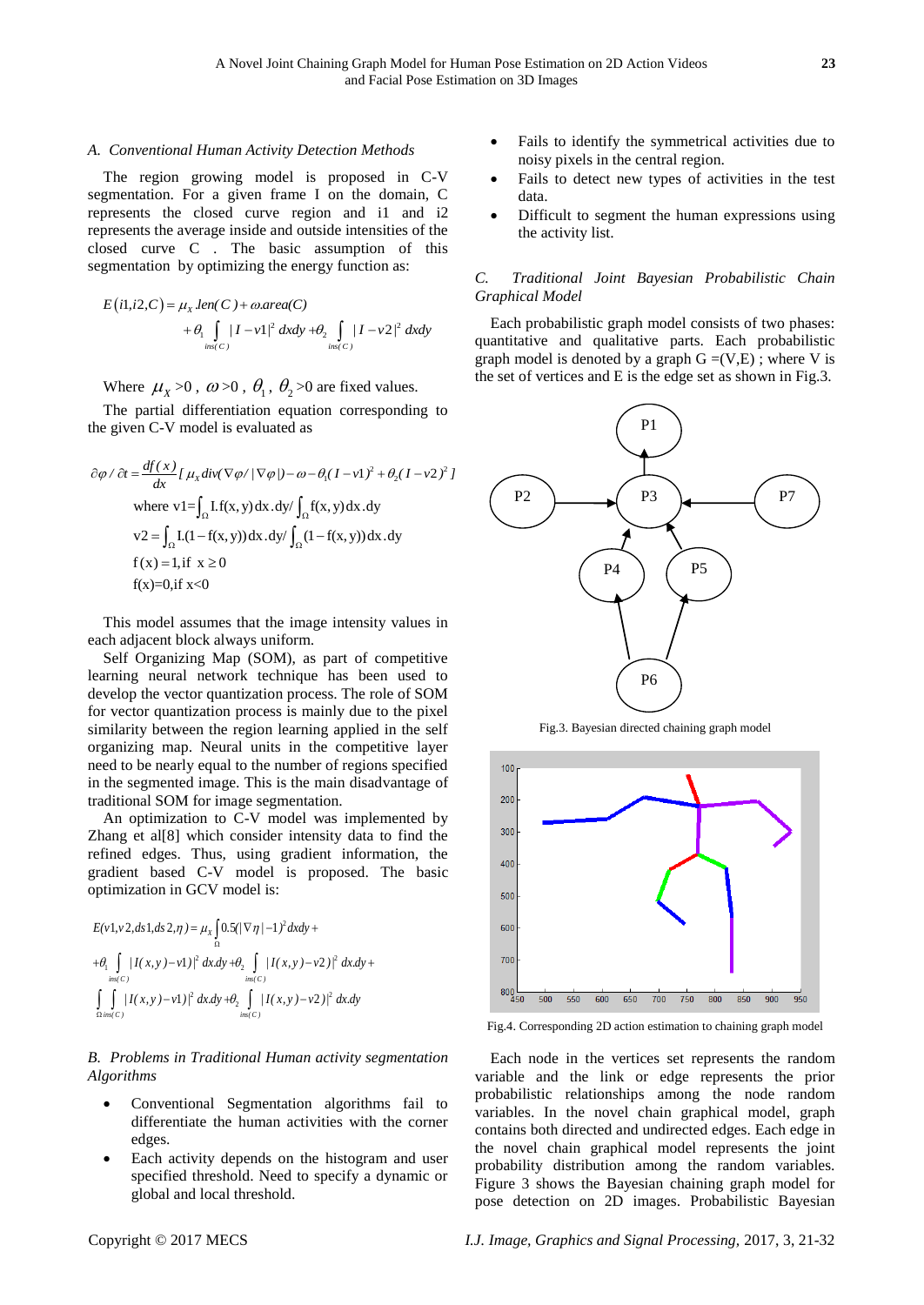model is used to predict the discrimination evidence and to estimate pose from these evidences as shown in Fig.4.

Let  $L_i = (x_i, y_i, s_i) . (x_i, y_i)$  is the pose position with respect to centre of the action image and  $s_i$  is the scaling factor.  $D = \{d_1, d_2...d_N\}$  be the image feature points for the whole action image. Then, the likelihood estimation to the given specific pose in the image evidence is given by:

Prob(D/L) = 
$$
\prod_{i=1}^{N} \text{Prob}(D = \{d_1, d_2...d_N\} / L_i = (x_i, y_i, s_i).(x_i, y_i))
$$

The pose estimation problem is to detect the orientation and location of a 3D object through object mapping in between the 3D object to the 2D pose. The Gaussian energy function for pose scanning can be estimated using the following function.

$$
g(x) = e^{-(\mu_2/4\sigma_1^2)(x-\mu_1(x))^2 (f(x,y)-0.5)}
$$

if y=m(row size of the block or pose)

$$
g(x) = e^{-(\mu_2/4\sigma_2^2)(x-\mu_2(x))^2 (f(x,y)-0.5)}
$$
  
if y=n(column size of the block or pose)

Where

where  $\mu_1$  and  $\mu_2$  are the pose mean ;  $\sigma_1^2$  and  $\sigma_2^2$  are the pose variance.

In this model, to classify for a particular pose class, using the Bayesian classifiers the entire pose class set is a computational overhead. In this joint boosting model, candidate pose set is pre-selected at random from the training data. During training phase , image background is trained into a class that discriminates pose from the background. This model is used to classify multi-pose learning that is used in image classification and key-pose extraction.

# *D. 3D-Facial pose estimation*

[5] Implemented the enhanced PCA-ICA scheme to estimate facial features recognition using only the texture description on the predefined poses training data. They extracted the face pose contours in the given query image around the eyes, eyebrows, nose and mouth by implementing an active contour techniques. These pose contours were mapped onto the 3D-mesh data to generate the texture information subjected to the enhanced PCA model to recognize expressions.

In general, most of the literature work on 3D-facial expression evaluation can be classified as feature based classification or generic facial based classification. In the first category, 3D facial poses are scanned and classify them into various facial expressions. Most of these models, the 3D face is sub partitioned into regions using manually annotated landmarks, principal direction and surface curvature to recognize various facial expressions.

In the second category, general facial features are constructed using dense correspondence on a set of training 3D feature points[12-15].

The facial pose estimation between each frame in the 3D facial training data are used to annotate pose regions using the B-spline interpolation. Let  $F1=(x1,y1,z1)$  and  $F2=(x2,y2,z3)$  are the two facial pose key features used to estimate pose vector field P(F) such that,

$$
F2 = P(F) + F1;
$$

Let  $L(\phi)$  be the lattice structure of the regular source image which consists of  $n(x) \times n(y) \times n(z)$  feature points in each direction with regular space field  $\phi(i, j, k)$ . The pose transformation of the B-spline interpolation of the 60 closest feature control points is given by

$$
P(F) = \sum_{i=0}^{3} \sum_{j=0}^{3} \sum_{k}^{3} B_{x1, x2, x3}(l) D(i, j, k)
$$

Where  $x1 = x - x_0, x2 = y - y_0, x3 = z - z_0;$ and

 $(x_0, y_0, z_0)$  is the initial pose point.

 $B_{x1, x2, x3}(l)$  is the basis function of cubic B-Spline ,defined as

$$
B(10) = (1/6)(-x3+3x2-3x+1)
$$
  
\n
$$
B(11) = (1/6)(3x3 + 6x2 + 4)
$$
  
\n
$$
B(12) = (1/8)(-3x3+3x2+3x+1)
$$
  
\n
$$
B(13) = 1/6(x3)
$$

P(F) is the facial expression evaluation function.

# III. PROPOSED MODEL

*A. Probabilistic based Human Pose Detection in 2D Action Video Sequences*

In this proposed model, 2D video action sequences are used to detect the accuracy human poses using enhanced chaining graph model with filtering algorithm. The conditional dependence represents the relationship of the occurrence of one object being dependent on the occurrence of the other object and asymmetric in nature. Also, the homogeneous association usually computes the similarity among the objects. The main aim of the chaining graph segmentation algorithm is to partition an image into homogeneous regions (classes) with respect to one or more pose characteristics. Proposed segmentation algorithm is based on probabilistic estimation of the human action and non-actions regions as shown in Fig. 5. In this human pose detection algorithm, the basic chain graph algorithm is applied on the pre-processed image for initial segments. Initial segments have a large number of over segmented regions which are very difficult to detect or process the activities in the image.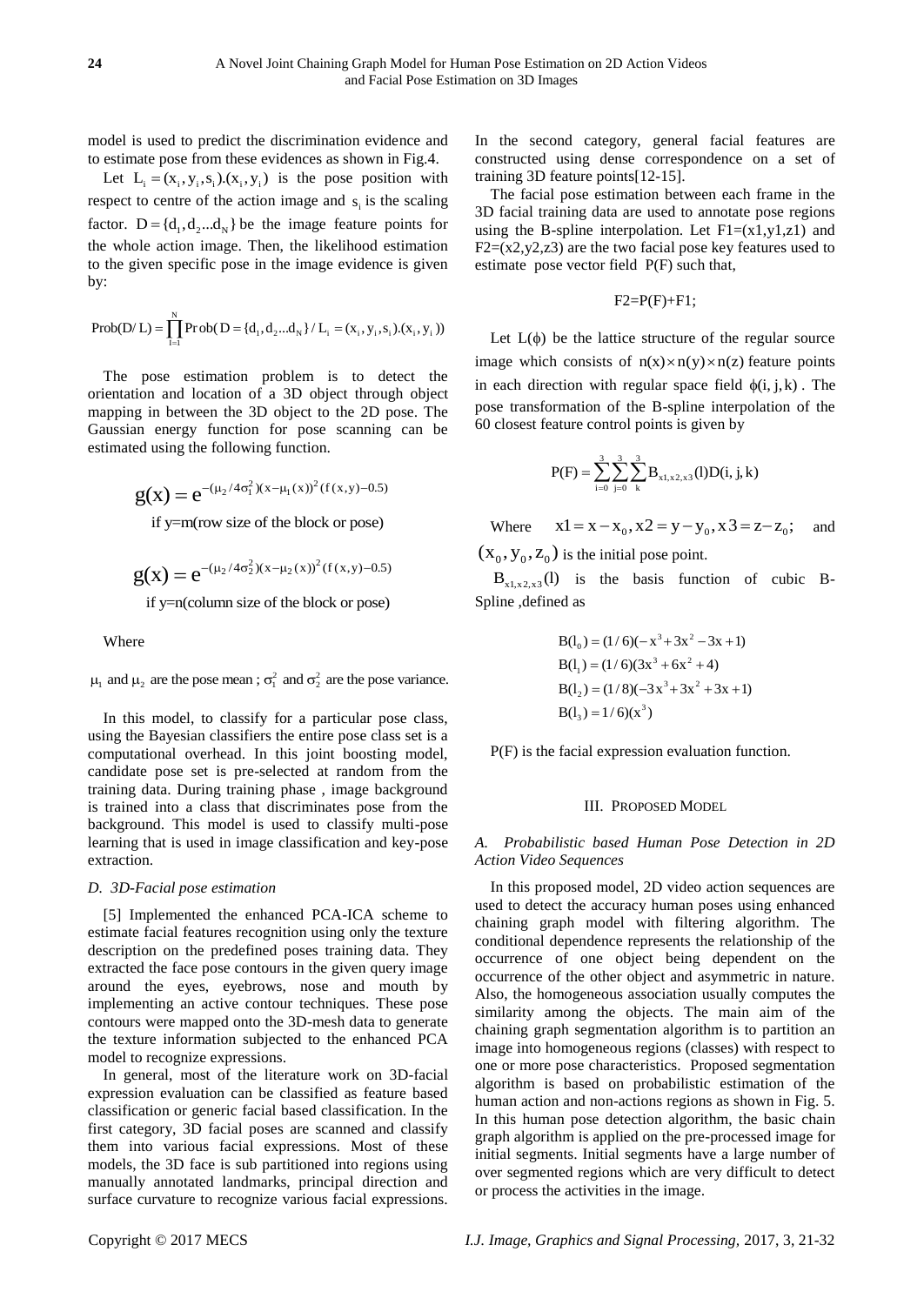

Fig.5. Proposed Joint Human Pose Detection Model

In order to overcome this issue, the probabilistic estimation method is applied in the over-segmented regions to extract the activities by merging the estimated regions. In this proposed model, 2D/3D data are used to find the pose estimation in 2D and 3D facial expressions. The proposed model is summarized in the Figure 5. In this model two phases are used to detect the poses. In the first phase, 2D video sequences are used to find the action poses using the 2D directional filtering algorithm and chaining graph segmentation model. Directional filtering algorithm is used to filter the noise in each direction xaxis and y-axis and enhanced chain graph model is used to find the pose actions using the foreground and background segmented regions. In the second phase, 3D facial database are used to evaluate the 3D facial expressions using 3D facial pre-processing algorithm, joint segmentation algorithm and the ensemble facial expression evaluation algorithm. Algorithm 1 and 2 describe the 2D video sequences pre-processing algorithm and the chaining graph segmentation algorithms for pose detection in the video sequences. Algorithm 3 and 4 describe the 3D facial filtering algorithm and the ensemble segmented model for facial expression evaluation algorithm on the 3D facial database.

Algorithm 1: 2D Video Sequence Pre-processing Algorithm Input: Video Sequence Images Output: Filtered Video Sequences Procedure: Step 1: For each frame F do

Divide the human action frame into two classes  $\text{Cl}_{S_1}$ in X-axis and  $\mathbb{C}l_{S_2}$  in Y-axis directions with foreground level fg , background level bg and the block mean value *Th* such that

$$
fg = \{0, 1, 2...Th\}
$$

and

bg  $= \{Th + 1, Th + 2...Th + N\}$ 

where N is the total number of levels in each direction  
\n
$$
Th = min\{\sum f_{xy}(x, y)) / |f_x(x, y)|, \sum f_{xy}(x, y)) / |f_y(x, y)|\}
$$

Step 2: Determine the foreground level lower threshold using C-V model  $T_1$ .

The variance of foreground level  $fl = \{0, 1, 2... Th\}$ is

$$
\partial \varphi / \partial t = \frac{df(x, y)}{dx} [\mu_x div(\nabla \varphi / |\nabla \varphi|) - \omega - \theta_1 (I - vI)^2 + \theta_2 (I - v2)^2] s
$$
  
+ 
$$
\frac{df(x, y)}{dy} [\mu_y div(\nabla \varphi / |\nabla \varphi|) - \omega - \theta_1 (I - vI)^2 + \theta_2 (I - v2)^2] s
$$

Where

where

\n
$$
v1 = \int_{\Omega} f_x(x, y) \, dx / \int_{\Omega} f_y(x, y) \, dy
$$
\n
$$
v2 = \int_{\Omega} f_{xy}(x, y) \, dx \, dy / (\int_{\Omega} f_x(x, y) \, dx \, . \, f_y(x, y) \, dy)
$$
\n
$$
T_1 = \frac{\partial \varphi}{\partial t} \cdot \sum_{x \in \Omega} (x \cdot \frac{\partial \varphi}{\partial x}) \cdot \frac{\partial \varphi}{\partial x} \cdot \frac{\partial \varphi}{\partial x} \cdot \frac{\partial \varphi}{\partial x} \cdot \frac{\partial \varphi}{\partial x} \cdot \frac{\partial \varphi}{\partial x} \cdot \frac{\partial \varphi}{\partial x} \cdot \frac{\partial \varphi}{\partial x} \cdot \frac{\partial \varphi}{\partial x} \cdot \frac{\partial \varphi}{\partial x} \cdot \frac{\partial \varphi}{\partial x} \cdot \frac{\partial \varphi}{\partial x} \cdot \frac{\partial \varphi}{\partial x} \cdot \frac{\partial \varphi}{\partial x} \cdot \frac{\partial \varphi}{\partial x} \cdot \frac{\partial \varphi}{\partial x} \cdot \frac{\partial \varphi}{\partial x} \cdot \frac{\partial \varphi}{\partial x} \cdot \frac{\partial \varphi}{\partial x} \cdot \frac{\partial \varphi}{\partial x} \cdot \frac{\partial \varphi}{\partial x} \cdot \frac{\partial \varphi}{\partial x} \cdot \frac{\partial \varphi}{\partial x} \cdot \frac{\partial \varphi}{\partial x} \cdot \frac{\partial \varphi}{\partial x} \cdot \frac{\partial \varphi}{\partial x} \cdot \frac{\partial \varphi}{\partial x} \cdot \frac{\partial \varphi}{\partial x} \cdot \frac{\partial \varphi}{\partial x} \cdot \frac{\partial \varphi}{\partial x} \cdot \frac{\partial \varphi}{\partial x} \cdot \frac{\partial \varphi}{\partial x} \cdot \frac{\partial \varphi}{\partial x} \cdot \frac{\partial \varphi}{\partial x} \cdot \frac{\partial \varphi}{\partial x} \cdot \frac{\partial \varphi}{\partial x} \cdot \frac{\partial \varphi}{\partial x} \cdot \frac{\partial \varphi}{\partial x} \cdot \frac{\partial \varphi}{\partial x} \cdot \frac{\partial \varphi}{\partial x} \cdot \frac{\partial \varphi}{\partial x} \cdot \frac{\partial \varphi}{\partial x} \cdot \frac{\partial \varphi}{\partial x} \cdot \frac{\partial \varphi}{\partial x}
$$

Step 3:

Determine upper threshold 
$$
T_2
$$
.  
\n
$$
T_2 = \sum_{x=Th+1}^{N-1} prob(x) * \sum_{x=Th+1}^{N-1} (x * prob^2(x) - x^2 * prob(x)) / |N|
$$

Step 4:

Check the foreground and background noise using the following condition:

if 
$$
(T_1 > \lambda_1)
$$
  
remove gaussian noise(fg);  
else if  $(T_2 > \lambda_2)$   
remove gaussian noise(bg);  
else  
continue;

Step 6: Repeat steps 2 to 4 until the video sequence is empty.

After enhancing the given video sequences using a preprocessing algorithm, the next step is to find the human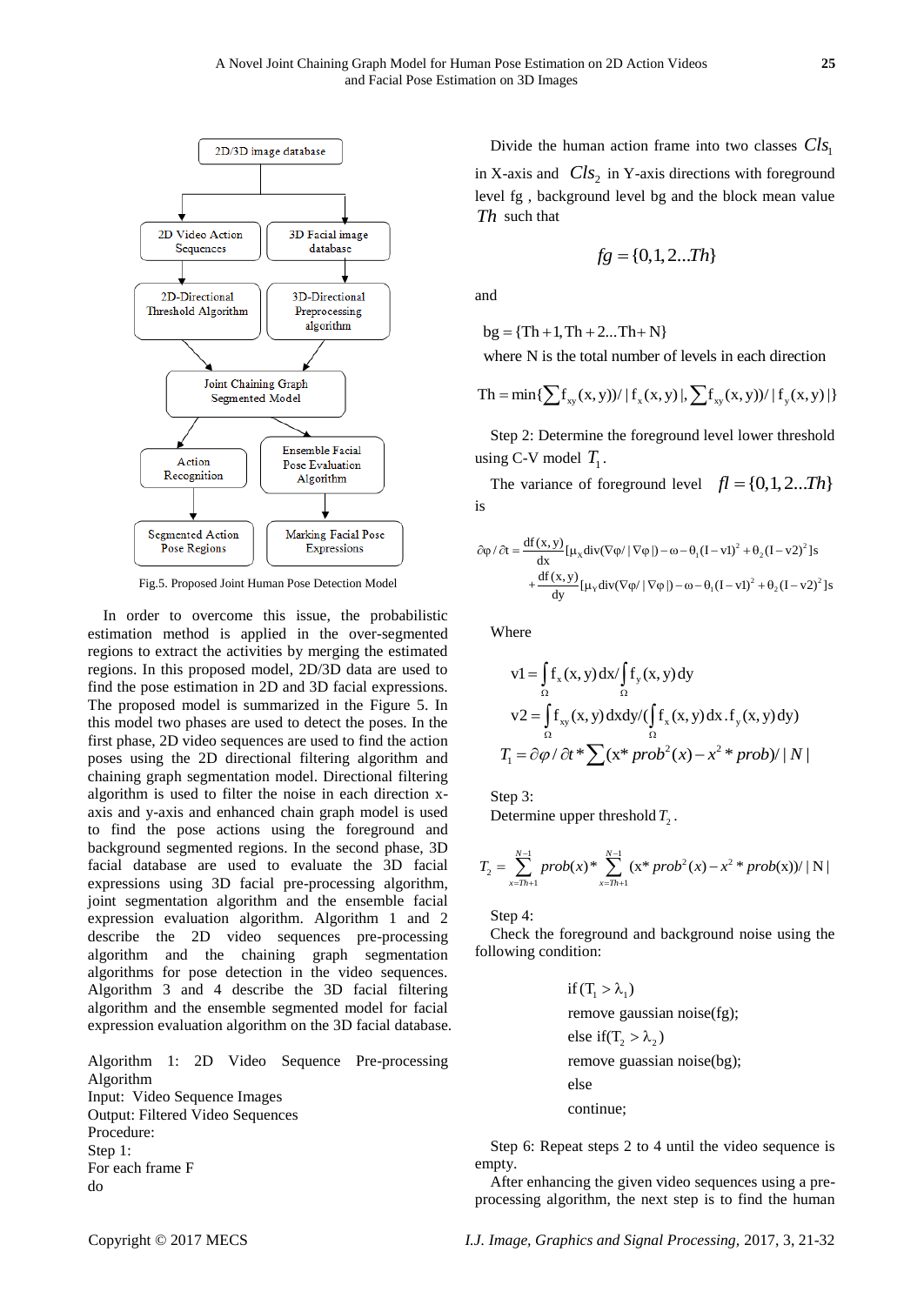pose in the enhance image using proposed chaining graph model.

Algorithm 2:Optimized Region Merging Activity Segmentation Algorithm Input:

Filtered Dimensional Data.

 $e(x)$  =edgeset values along with probabilistic values of first region.

 $e(y)$  = edge set values along with probabilistic values of first region.

 $p(x)$ =intensity values of first region.

 $p(y)$  =intensity values of second region.

Output : Enhanced Human Activity Segments. Procedure:

Segmented regions  $S_i$ ;

Human activites estimated over segmented Regions S<sup>'</sup><sub>*i*</sub>

generated from chain graphical model.

 Segmented\_Regions[]=ChainGraphModel(data); For each region reg in Segmented\_Regions Do If(reg is oversegmented) Then  $S_i$ =reg; End if done Set i=0.

For each pair of adjacent oversegmented activities in  $S_i$ do

> Calculate the similarity between the oversegmented activities  $(O_i, O_j)$  along with the area as area as  $L(i, j) = (1 / 2\pi)^* e^{-|O_i-O_j|^2/2^* \max\{\sigma_i^2, \sigma_j^2\}}$

Done

For each pair of nearest neighbor over-segmented activites

Do

R(A)=RegionrArea(A), R(B)=RegionArea(B).

Calculate mean similarity value of all the oversegmented activities in List L as  $\theta$ 

$$
\theta = L(i, j) / N;
$$

Where N is the number of over segmented regions.

If(  $(R(A) \parallel R(B)) < \theta$ ) Then

$$
\eta = prob(p(x) / p(y))
$$

$$
\eta = \frac{1}{(2\pi)^{N_1 *} |\sqrt{cov(p(x), p(y))}} * e^{-(1/2)^* N_2}
$$

The variance of edge sets x is evaluated as :

$$
\frac{\partial e(x)}{\partial t} = \frac{df(x)}{dx} \left[ \mu_{e(x)} \frac{div(\nabla \phi)}{|\nabla \phi|} - \omega - \theta_1 (I - vI)^2 \right]
$$

$$
+ \theta_2 (I - v2)^2 I
$$

Where

$$
v1 = \int_{\Omega} f_x(x, y) dx / \int_{\Omega} f_y(x, y) dy
$$
  

$$
v2 = \int_{\Omega} f_{xy}(x, y) dx dy / (\int_{\Omega} f_x(x, y) dx . f_y(x, y) dy)
$$
  

$$
f(x) = 1 if e(x) \ge 0
$$
  

$$
= 0 if e(x) < 0
$$

$$
e_x = Max\{\partial e(x) / \partial t, |E \cap \{p_x\}| / |\{p_x\}|\}
$$

The variance of edge sets y is evaluated as :

$$
\frac{\partial e(y)}{\partial t} = \frac{df(x)}{dx} \left[ \mu_{e(y)} \frac{div(\nabla \varphi)}{\nabla \varphi} - \omega - \theta_1 (I - vI)^2 \right]
$$

$$
+ \theta_2 (I - v2)^2 \left[ \frac{d}{dt} \right]
$$

Where

$$
v1 = \int_{\Omega} f_x(x, y) dx / \int_{\Omega} f_y(x, y) dy
$$
  
\n
$$
v2 = \int_{\Omega} f_{xy}(x, y) dx dy / (\int_{\Omega} f_x(x, y) dx . f_y(x, y) dy)
$$
  
\n
$$
f(x) = 1 if e(y) \ge 0
$$
  
\n
$$
= 0 if e(y) < 0
$$

and

$$
e_y = Max\{\partial e(y) / \partial t, |E \cap \{p_y\}| / |\{p_y\}|\}
$$
  

$$
2 - |E \cap \{e \cup e\}| / (\text{min}(e - e)) * |\{e \cup e\}|
$$

$$
\lambda = |E \cap \{e_x \cup e_y\}| / (\min(e_x, e_y)^* | \{e_x \cup e_y\}|)
$$

Where End if If(  $\lambda \leq \eta$  ) Then Merge $(p(x), p(y))$ Else Break. End if done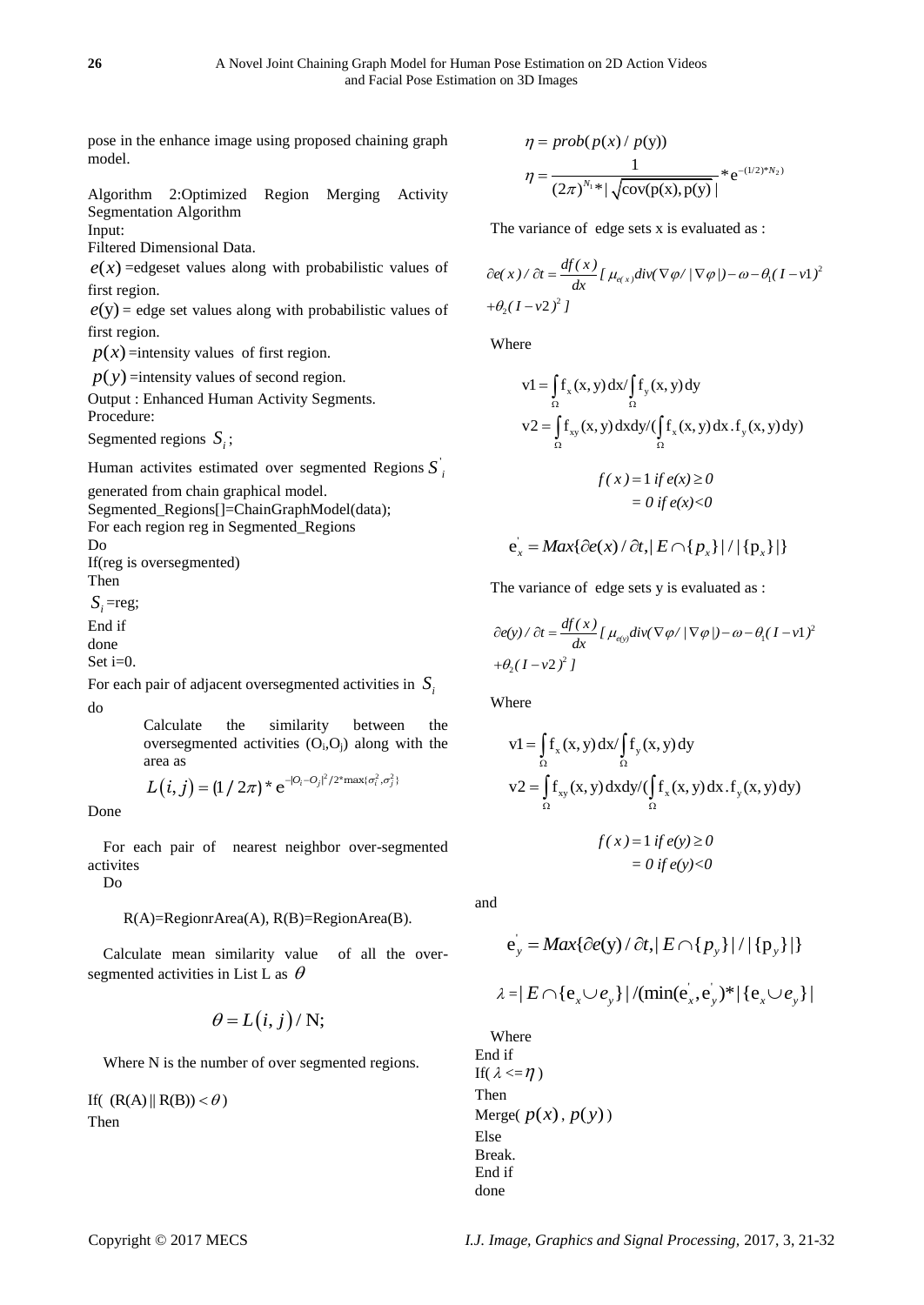Algorithm 3:3D-Facial Pre-processing Algorithm Input :  $Yaw(Y), Pitch(P)$  and Roll,  $T(Y, P, R)$ Output: 3D- Facial pre-processing image Procedure:

Step 1: Initialize 3D image database

Step 2: Applying directional noise filtering procedure as shown below

$$
G_{Y}(P, R) = 1/\sqrt{2\pi\sigma_{Y}}.\exp(-0.5(x_{p}^{2} + y_{R}^{2}) \quad ---(1)
$$
  
\n
$$
G_{P}(Y, R) = 1/\sqrt{2\pi\sigma_{P}}.\exp(-0.5(x_{Y}^{2} + y_{R}^{2}) \quad ---(2)
$$
  
\n
$$
G_{R}(Y, P) = 1/\sqrt{2\pi\sigma_{R}}.\exp(-0.5(x_{Y}^{2} + y_{P}^{2}) \quad ---(3)
$$

Remove Gaussian noise in each direction using  $G_Y(P, R)$ ,  $G_P(P, R)$  and  $G_R(P, R)$ .

Step 3: For each Pose T(Y,P,R) do

 $\alpha$ ,  $\beta$ ,  $\gamma$  are the 3 directional threshold limits.

If( $G_Y(P,R) > \alpha$ )

Then

$$
Guassian\_remove ( GY(P,R));
$$

Else if( $G<sub>p</sub>(Y,R) > \beta$ )

Then

Guassian\_remove( $G<sub>p</sub>(Y,R)$ );

Else if( $G_R(Y, P) > \gamma$ )

Guassian\_remove  $(G_R(Y, P));$ 

End for.





Fig.6. 3-Dimensional Face Coordinates

3D-Directional Preprocessing

This filtering model is implemented in two phases. In the first phase, holes are fixed in each direction, i.e Y,P,R direction as shown in Fig. 6. This process is used to filter the noise or ridges in each direction using Knn(K nearest neighbor) method. In this method, Knn is applied on the Y,P direction and then average of these k-points are set to z-axis ( $R$  direction). These  $k$  points  $(Y, P)$  and  $R$  average points are used to fill the holes or ridges in each direction

for normalization process. In the second phase, 3-D facial landmarks in each direction Y,P,R are computed using the surface 'S' representation by twice differentiation of the real valued function. So, for each point in each direction Y,P,R compute normalized mean and normalized curvatures as follows:

$$
NM(Normalized - Mean) = \frac{(1 + f_{xy}^2) f_{yy} - 2f_x f_y f_{xy} + (1 + f_y^2) f_{xx}}{2(1 + f_{xy}^2 + f_x^2 + f_y^2)}
$$
  

$$
NM(Normalized - Mean) = \frac{(1 + \frac{\partial^2 f}{\partial x \partial y}) \frac{\partial^2 f}{\partial y^2} - 2 \frac{\partial f}{\partial x} \frac{\partial f}{\partial y} \frac{\partial^2 f}{\partial x \partial y} + (1 + \frac{\partial^2 f}{\partial y^2}) \frac{\partial^2 f}{\partial x^2}}{2(1 + \frac{\partial^2 f}{\partial x \partial y} + \frac{\partial^2 f}{\partial x^2} + \frac{\partial^2 f}{\partial y^2})}
$$

Here f is a real valued function vector in each direction Y,R and P.

$$
\text{Normalized Curvature}(\text{NC}) = \frac{\frac{\partial^2 f}{\partial x^2} \frac{\partial^2 f}{\partial y^2} - \frac{\partial^2 f}{\partial x \partial y}}{2(1 + \frac{\partial^2 f}{\partial x \partial y} + \frac{\partial^2 f}{\partial x^2} + \frac{\partial^2 f}{\partial y^2})}
$$

Where  $f_x$ ,  $f_y$  are the first order partial derivatives,  $f_{xy}$ ,  $f_{x}^{2}$ ,  $f_{y}^{2}$  are the second order partial derivatives . Thus for each point in the 3-dimensional vector space ,partial derivatives are computed to estimate curvatures. These curvatures are used to find the edges in each direction.

Algorithm 4:Ensemble Graph Based Facial Expression Recognition Model

Input : Filtered 3D faces

Output: Expression Recognition and Marking Procedure:

Step 1: For each dimension (Y,P,R) axis

Construct graph model as

 $PG_Y = ProbChainGraph(Y);$ 

 $PG_{\rm P}$  = Pr obChainGraph(P);

$$
PGR = ProbChainGraph(R);
$$

Extract  $E(PG_Y), E(PG_P), E(PG_R)$  as Edges

sets in Y,P,R direction . End for

Step 2: For each dimension (Y,P,R)

Do

Step 2: For each dimension (Y,P,R)<br>Do<br>Seg\_PG<sub>y</sub>[] = Apply enhanced chaining graph model in Y direction for PG<sub>y</sub>;  $=$ 

 $_{\text{P}}$ [] = Apply emaneted chaining graph model in P direction for PG<sub>p</sub> Seg\_PG<sub>y</sub>[] = Apply enhanced chaining graph model in Y direction for PG<sub>y</sub>;<br>Seg\_PG<sub>p</sub>[] = Apply enhanced chaining graph model in P direction for PG<sub>p</sub>;

Seg\_PG<sub>F</sub>[] = Apply enhanced chaining graph model in Y direction for PG<sub>F</sub>;<br>Seg\_PG<sub>F</sub>[] = Apply enhanced chaining graph model in P direction for PG<sub>F</sub>;<br>Seg\_PG<sub>R</sub>[] = Apply enhanced chaining graph model in R direction for Done

Let  $r_k$  be the randomly selected region in each direction.

For each region  $r_i$  in  $SPG_Y[$ ]

Do

Find center of region in Y direction as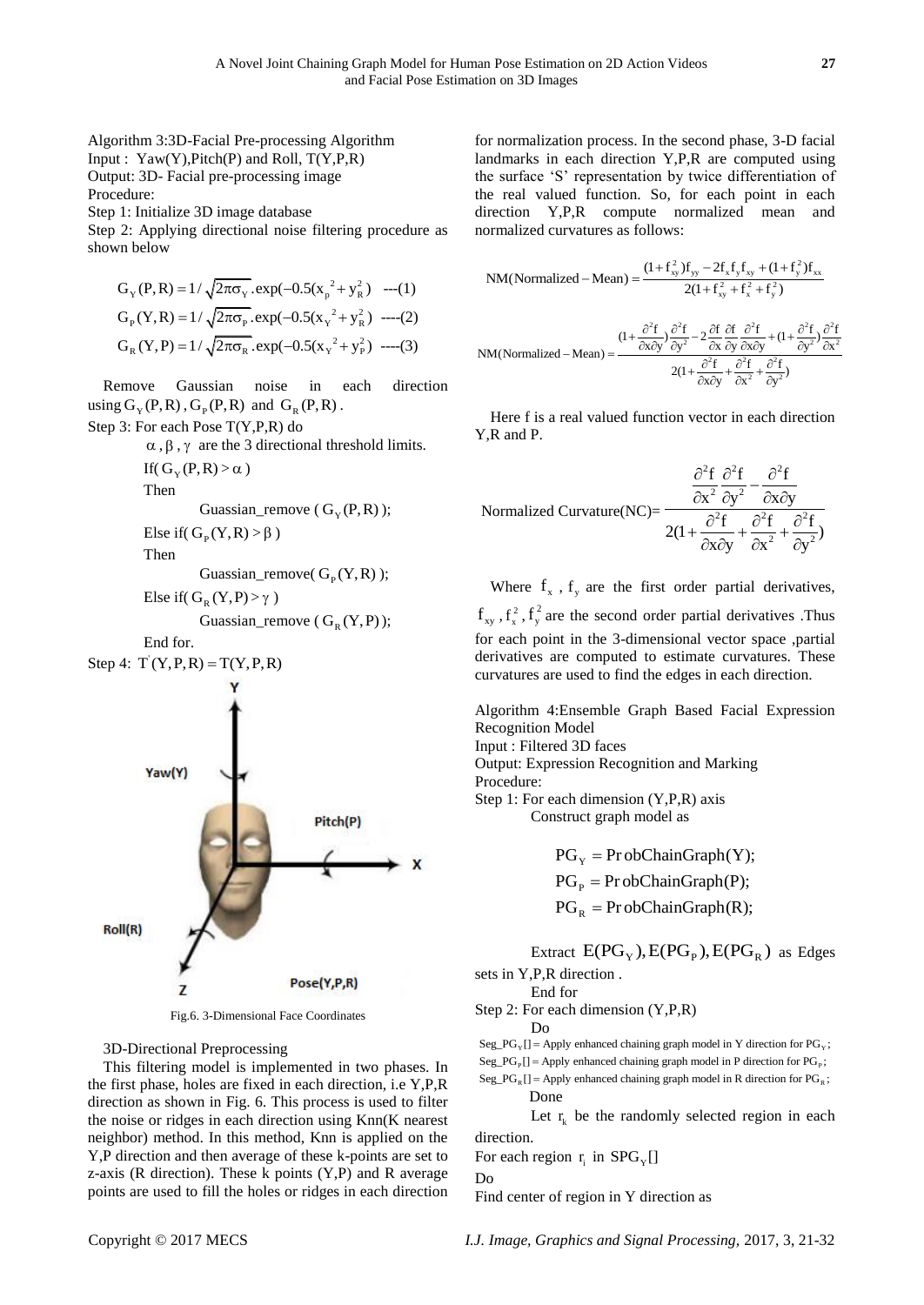$$
c_{y} = min\{\frac{|r_{k} - r_{i+1}|}{|SPG_{Y}[|]}\} where i = \{\{1, 2...\, |SPG_{Y}[|]\} - k\}
$$

Set  $\lambda_{y} = c_{y}$ 

Compute similarity between the regions along the Y direction as

Since 
$$
\tan^{-1}\theta
$$
 as  
\n $\text{Sim }_{\text{P}}[\text{]} = (1/2\pi) \exp(-|\mathbf{r}_{k} - \mathbf{r}_{i}|^{2} / 2) * \max(\sigma_{i}^{2}, \sigma_{k}^{2});$ 

If( $\text{Sim}_{-}\text{PG}_{Y}[i] < \lambda_{y}$ )

Then

Find the angular expression computation in the direction Yaw(Y).

$$
Ang\_PG_Y = cos^{-1}(E(r_k).E(r_i) / || E(r_k) || . || E(r_i ||) ||)
$$

Where  $E(r_k)$ ,  $E(r_i)$  are the edge sets of regions  $r_k$ ,  $r_i$  in Y direction.

Mark edge set points in the direction of angle  $Ang_P G_Y$ .

# Done

For each region  $r_i$  in  $SPG_P[$ ]

# Do

Find center of region in P direction as

$$
c_p = \min\{\frac{|r_k - r_{i+1}|}{|SPG_p[]} \} \text{ where } i = \{\{1, 2...\, |SPG_p[]|\} - k\}
$$

Set  $\lambda_p = c_p$ 

Compute similarity between the regions along the P direction as

$$
\text{Sim}_{P}[\text{J} = (1/2\pi) \exp(-|r_{k} - r_{i}|^{2}/2) * \max(\sigma_{i}^{2}, \sigma_{k}^{2}); \text{ for } \sigma_{i}^{2} \text{, } \sigma_{i}^{2} \text{, } \sigma_{i}^{2} \text{, } \sigma_{i}^{2} \text{, } \sigma_{i}^{2} \text{, } \sigma_{i}^{2} \text{, } \sigma_{i}^{2} \text{, } \sigma_{i}^{2} \text{, } \sigma_{i}^{2} \text{, } \sigma_{i}^{2} \text{, } \sigma_{i}^{2} \text{, } \sigma_{i}^{2} \text{, } \sigma_{i}^{2} \text{, } \sigma_{i}^{2} \text{, } \sigma_{i}^{2} \text{, } \sigma_{i}^{2} \text{, } \sigma_{i}^{2} \text{, } \sigma_{i}^{2} \text{, } \sigma_{i}^{2} \text{, } \sigma_{i}^{2} \text{, } \sigma_{i}^{2} \text{, } \sigma_{i}^{2} \text{, } \sigma_{i}^{2} \text{, } \sigma_{i}^{2} \text{, } \sigma_{i}^{2} \text{, } \sigma_{i}^{2} \text{, } \sigma_{i}^{2} \text{, } \sigma_{i}^{2} \text{, } \sigma_{i}^{2} \text{, } \sigma_{i}^{2} \text{, } \sigma_{i}^{2} \text{, } \sigma_{i}^{2} \text{, } \sigma_{i}^{2} \text{, } \sigma_{i}^{2} \text{, } \sigma_{i}^{2} \text{, } \sigma_{i}^{2} \text{, } \sigma_{i}^{2} \text{, } \sigma_{i}^{2} \text{, } \sigma_{i}^{2} \text{, } \sigma_{i}^{2} \text{, } \sigma_{i}^{2} \text{, } \sigma_{i}^{2} \text{, } \sigma_{i}^{2} \text{, } \sigma_{i}^{2} \text{, } \sigma_{i}^{2} \text{, } \sigma_{i}^{2} \text{, } \sigma_{i}^{2} \text{, } \sigma_{i}^{2} \text{, } \sigma_{i}^{2} \text{, } \sigma_{i}^{2} \text{, } \sigma_{i}^{2} \text{, } \sigma_{i}^{2} \text{, } \sigma_{i}^{2} \text{, } \sigma_{i}^{2}
$$

If( $\text{Sim}_{-}\text{PG}_{p}[i] < \lambda_{p}$ )

Then

Find the angular expression computation in the direction P. Ang\_PG<sub>P</sub> =  $\cos^{-1}(E(r_k).E(r_i) / || E(r_k) || . || E(r_i ||))$ 

$$
Ang_P G_p = \cos^{-1}(E(r_k).E(r_i) / || E(r_k) || . || E(r_i ||)
$$

Where  $E(r_k)$ ,  $E(r_i)$  are the edge sets of regions  $r_k$ ,  $r_i$  in P direction.

Mark edge set points in the direction of angle  $Ang_P G_p$ .

Done

For each region  $r_i$  in  $SPG_R[$ ] Do

Find center of region in Y direction as

$$
c_r = \min\{\frac{|r_k - r_{i+1}|}{|SPG_R|} \} \text{ where } i = \{\{1, 2...|SPG_R| \} | -k\}
$$

Set  $\lambda_r = c_r$ 

Compute similarity between the regions along the R direction as

$$
\text{Sim\_PG}_{R}[] = (1/2\pi) \exp(-|r_{k} - r_{i}|^{2}/2) * \max(\sigma_{i}^{2}, \sigma_{k}^{2});
$$

If( $\text{Sim}_{-}\text{PG}_{R}[i] < \lambda_{p}$ )

Then

Find the angular expression computation in the direction R.

$$
Ang_P G_R = \cos^{-1}(E(r_k).E(r_i)) || E(r_k) ||. || E(r_i ||) ||)
$$

Where  $E(r_k)$ ,  $E(r_i)$  are the edge sets of regions  $r_k$ ,  $r_i$  in R direction.

Mark edge set points in the direction of angle Ang $_PG_R$ .

Done

# IV. EXPERIMENTAL RESULTS

Copyright Properties Are the project of the signal Properties and Signal Project Signal Project Signal Project Signal Project Signal Project Signal Project Signal Project Signal Project Signal Project Signal Project Signa The evaluation of the proposed system is carried out using standard performance measures which are of falsepositiverate(fpr), truepositiverate(tpr), accuracy and errorrate, true positives(tp), false positives(fp), true negatives(tn), false negatives(fn). (fp+tn) indicates the total number of pixels represented foreground and background. 2D human pose data sets like CAVIAR (2004), CASIA ACTION (2007) and ETISEO (2005) are used in our experimental study for human pose recognition. A three-dimensional face showing different facial expressions, acquired using a real-time range camera [1]. The database contains 15 3D facial expressions of the same face, represented as a XYZ(.vert) and ASCII text file format.

$$
fpr = \frac{fp}{fp + tn}; \; tpr = \frac{tp}{tp + fn};
$$

$$
accuracy = \frac{tp}{tp + fn + fp + tn};
$$

$$
error rate = 1 - accuracy
$$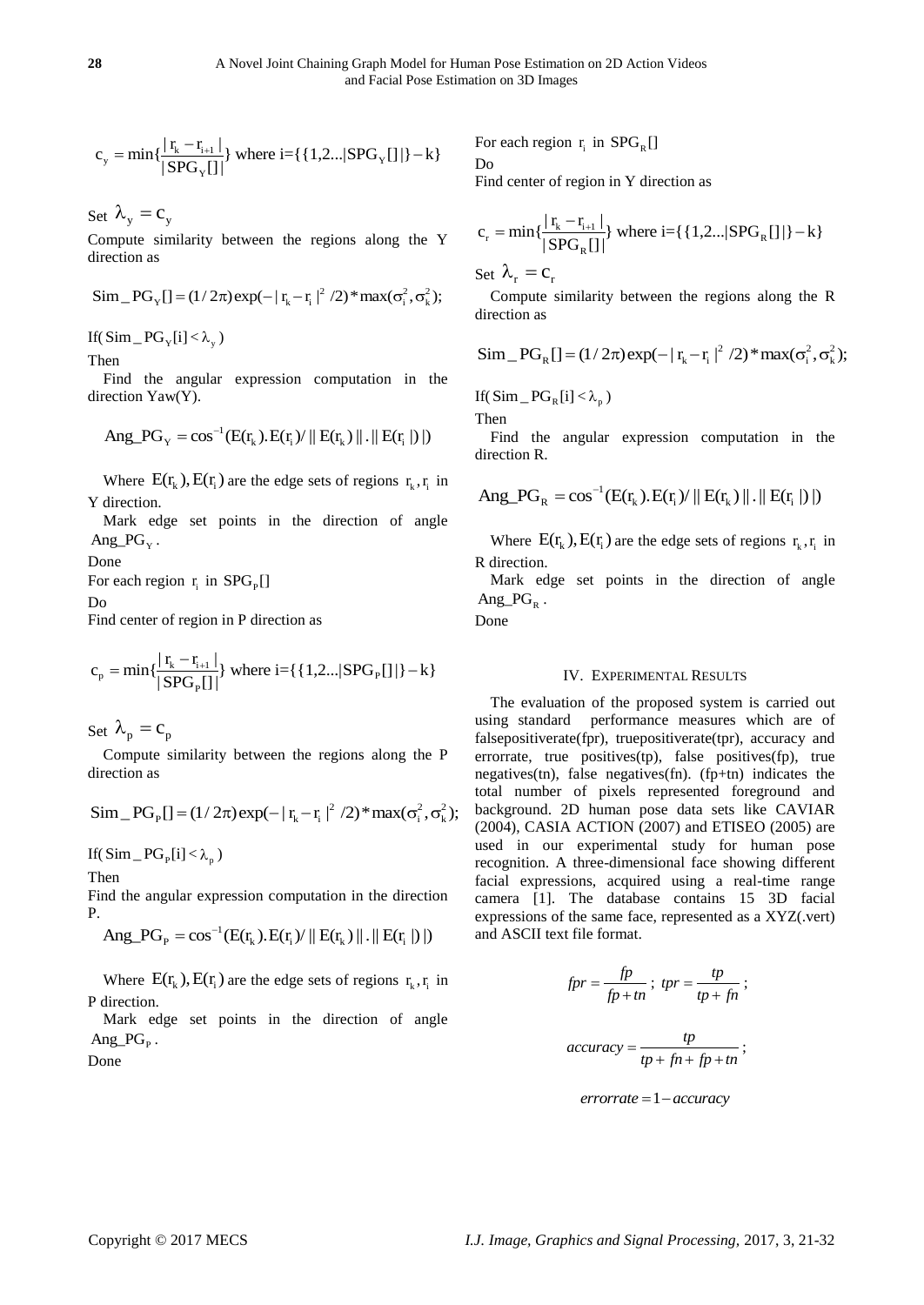

Fig.7. Input Image







Fig.9. 2D X-Y Directional View



Fig.10. 2D Y-Z Directional View



Fig.11. Traditional 3D Facial Pose estimation using Edge based Model

Fig. 11. Shows the 3D facial expression evaluated using the proposed graph based edge detection model. From the figure, it is observed that green marks are identified using our proposed model as facial three dimensional expressions and blue marks indicates the traditional otsu's based edge detection model.



Fig.12. Proposed Ensemble based 3D Facial Pose Estimation Model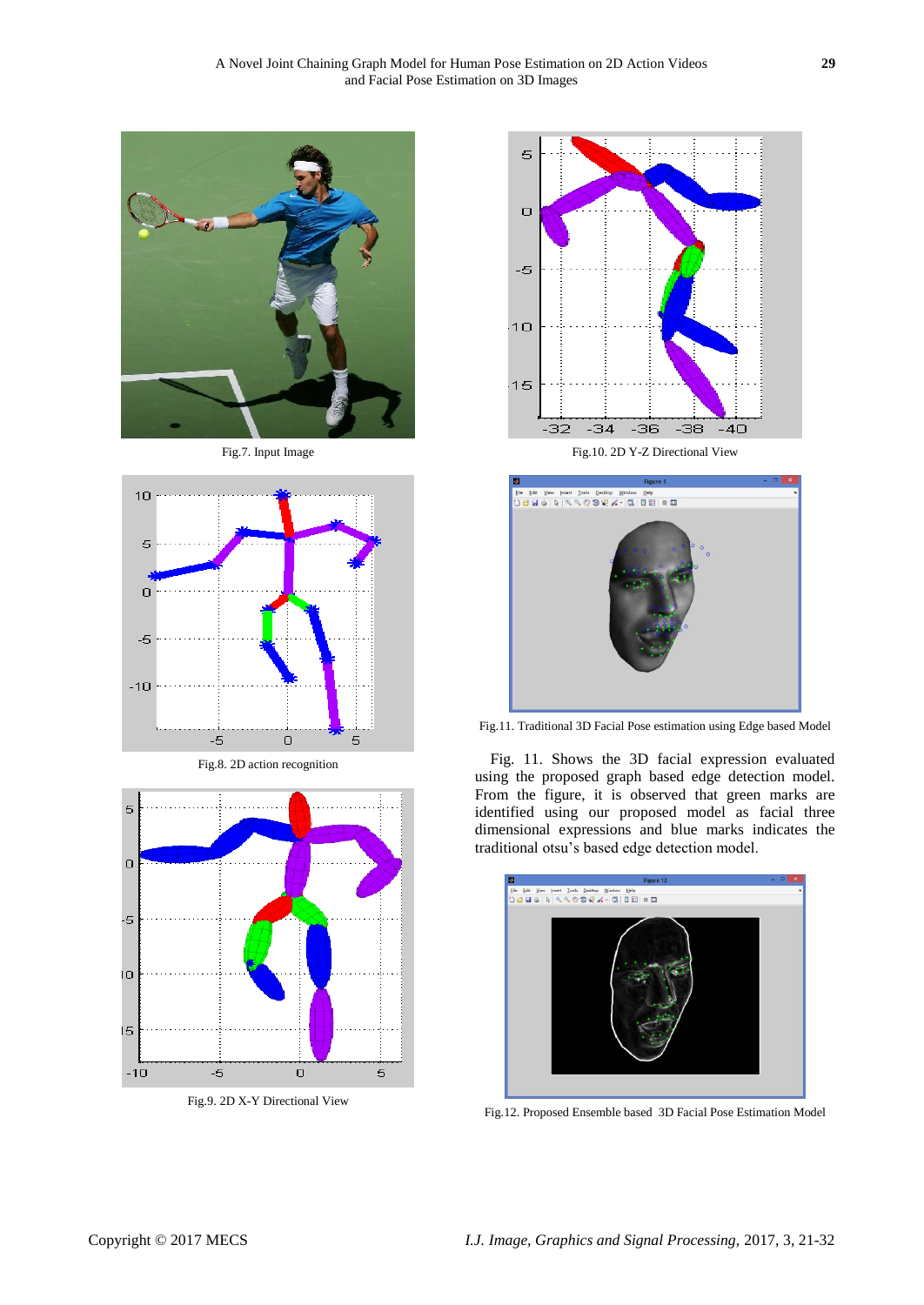| 2D-Dataset    | Avg TPR(EHPM) | Proposed<br><b>ECGPM</b> |
|---------------|---------------|--------------------------|
| <b>CAVIAR</b> | 0.97163       | 0.97935                  |
| <b>CASIA</b>  | 0.96744       | 0.98353                  |
| <b>ETISEO</b> | 0.97824       | 0.98024                  |

Table 1. True Positive rate of the existing and proposed model on 2D video sequences

Table.1. shows the average true positive rate of the enhanced hybrid probabilistic model and the proposed ensemble based chaining graph probabilistic model. By observing the table it is clear that the proposed technique can perform better true positive rate compare to the existing technique .



Fig.13. Avg True Positive Rate of the existing and proposed model

Fig.13., shows the average true positive rate of the enhanced hybrid probabilistic model and the proposed ensemble based chaining graph probabilistic model. By observing the table it is clear that the proposed technique can perform better true positive rate compare to the existing technique .

Table 2. RunTime comparison of proposed and existing models on 2Dpose estimation.

| Algorithm                            | RunTime(Secs) |
|--------------------------------------|---------------|
| <b>Texture based Pose Estimation</b> | 163           |
| <b>JBPCG</b>                         | 154           |
| <b>EJBPCG</b>                        | 139           |
| Proposed Model                       | 125           |

Table 2. describes the runtime comparison of proposed and existing model on 2D-videos and 3D-facial expression evaluation. From this table, it is observed that proposed model has less runtime compared to traditional models.

Table 3. RunTime comparison of proposed and existing models on 3Dfacial expression evaluation

| Algorithm                     | RunTime(Secs) |
|-------------------------------|---------------|
| Texture based Pose Estimation | NΑ            |
| <b>JBPCG</b>                  | gο            |
| <b>EJBPCG</b>                 | 78            |
| Proposed Model                | 64            |

Table 3. describes the runtime comparison of proposed and existing model on 3D-facial expression evaluation. From this table, it is observed that proposed model has less runtime compared to traditional models.

Table 4. True Positive Rate of the existing and proposed model on 3D facial pose estimation

| 3D-Dataset | Avg TPR(EHPM) | Proposed ECGPM |
|------------|---------------|----------------|
| Image 1    | 0.945         | 0.9674         |
| Image 2    | 0.954         | 0.9598         |
| Image 3    | 0.949         | 0.9643         |
| Image 4    | 0.956         | 0.9604         |
| Image 5    | 0.925         | 0.9453         |

Table 4. Shows the average true positive rate of the enhanced hybrid probabilistic model and the proposed ensemble based chaining graph probabilistic model. By observing the table it is clear that the proposed technique can perform better true positive rate compare to the existing technique .



Fig.14. True Positive Rate of the existing and proposed model on 3D facial pose estimation

Fig.14, shows the average true positive rate of the enhanced hybrid probabilistic model and the proposed ensemble based chaining graph probabilistic model. By observing the table it is clear that the proposed technique can perform better true positive rate compare to the existing technique .

# V. CONCLUSION

In this paper, we have proposed a novel 2D /3D joint ensemble chaining graph model for pose detection. Traditional directed and undirected graphical models such as Bayesian Markov model, conditional random field have limitations with arbitrary pose estimation in 2D/3D images using the joint probabilistic model. To overcome these issues, we introduce an ensemble chaining graph model to estimate arbitrary human poses in 2D video sequences and facial expression evaluation in 3D images. This system has three main hybrid algorithms, namely 2D/3D human pose pre-processing algorithm, ensemble graph chaining segmented model on 2D/3D video sequence pose estimation and 3D ensemble facial expression detection algorithm. The experimental results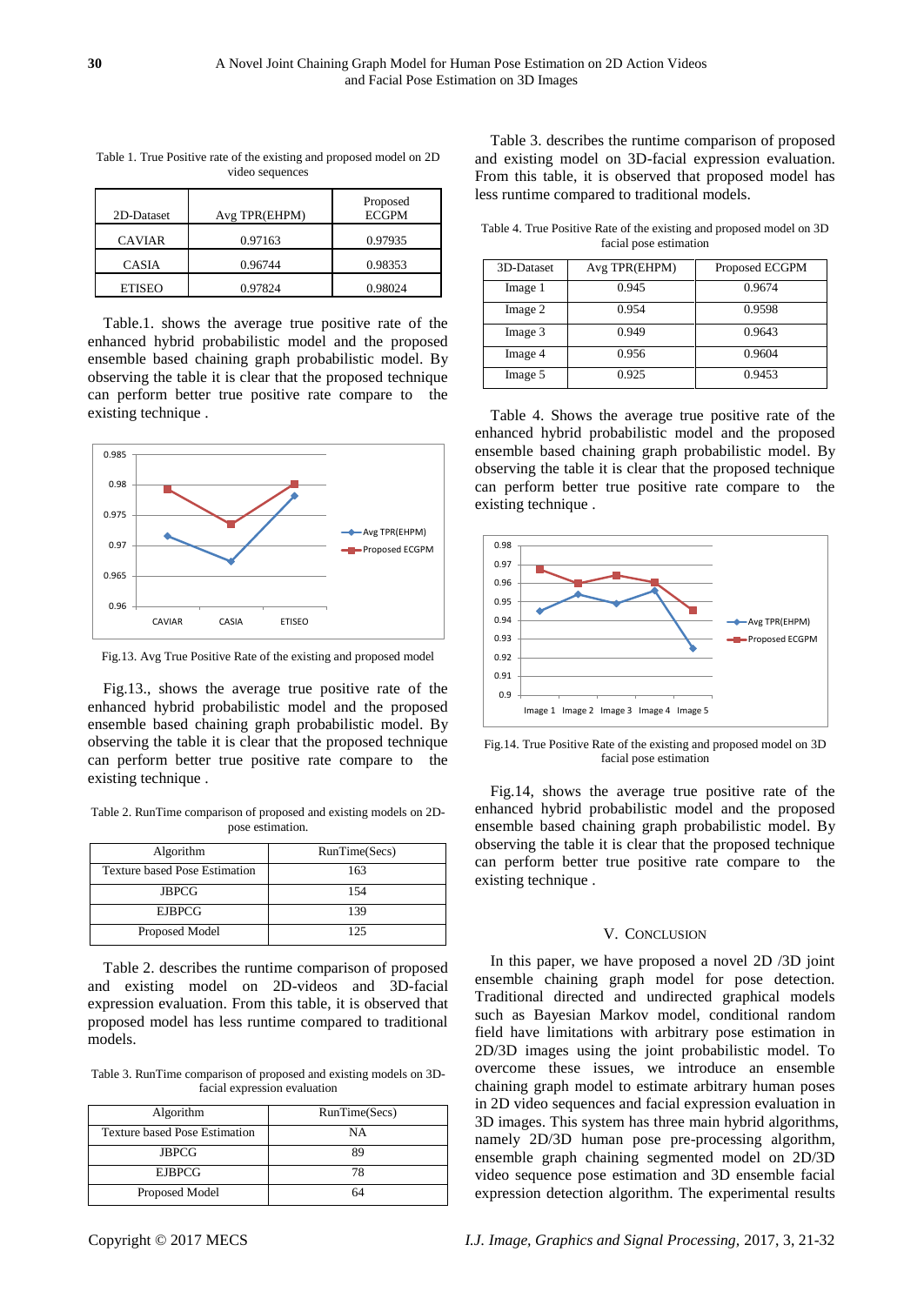on public benchmarks 2D/3D datasets show that our model is more efficient in solving arbitrary human pose estimation problem. Also, this model has high true positive rate, low false detection rate compared to traditional joint human pose detection models. In future, this work can be extended to detect various 3D motion detection using a hybrid multi-objective based probabilistic graphical segmentation model.

## **REFERENCES**

- [1] http://tosca.cs.technion.ac.il/data/face.zip
- [2] Y. Freund and R. E. Schapire. A decision-theoretic generalization on on-line learning and an application to boosting. Journal of Computer and System Sciences, 55(1):119–139, 1997.
- [3] A. H. Gee and R. Cipolla. Determine the gaze of faces in images. Image and Vision Computing, 12(10):639–647, 1994.
- [4] C. Dharmagunawardhana, S. Mahmoodi, M. Bennett and M. Niranjan, "Gaussian Markov random field based improved texture descriptor for image segmentation", *Image and Vision Computing*, vol. 32, no. 11, pp. 884-895, 2014.
- [5] B. Sun and J. He, "Discriminative dictionary based representation and classification of image texture", *Sixth International Conference on Digital Image Processing (ICDIP 2014)*, 2014.
- [6] N. Wang, "Color Image Edge Detection Based on Cube Similarity", 2015 IEEE International Conference on Computational Intelligence & Communication Technology, 2015.
- [7] X. Zhang and C. Liu, "An ideal image edge detection scheme", *Multidimensional Systems and Signal Processing*, vol. 25, no. 4, pp. 659-681, 2013.
- [8] K. Zhang and K. Lam, "A Level Set Approach to Image Segmentation With Intensity Inhomogeneity", *IEEE Trans. Cybern.*, vol. 46, no. 2, pp. 546-557, 2016.
- [9] E. Murphy Chutorian and M. Manubhai Trivedi, Head Pose Estimation in Computer: A Survey, IEEE Transaction on Pattern Analysis and Machine Intelligence, Vol. 31. No.4, pp. 607627, 2009.
- [10] G. Fanelli, J. Gall, and L. Van Gool, "Real time head pose estimation with random regression forests," in CVPR, 2011.
- [11] K.I. Chang, K.W. Bowyer, P.J. Flynn, "An evaluation of multi-model 2D+3D biometrics", IEEE Transactions on Pattern Analysis and Machine Intelligence 27 (4) (2005) 619–624.
- [12] P. S. Hiremath, Manjunatha Hiremath,"Depth and Intensity Gabor Features Based 3D Face Recognition Using Symbolic LDA and AdaBoost", IJIGSP, vol.6, no.1, pp.32-39, 2014.DOI: 10.5815/ijigsp.2014.01.05.
- [13] K.I. Chang, K.W. Bowyer, P.J. Flynn, "Multiple nose region matching for 3D face recognition under varying facial expression", IEEE Transactions on Pattern Analysis and Machine Intelligence 28 (10) (2006) 1695–1700.
- [14] P. S. Hiremath, Manjunatha Hiremath,"3D Face Recognition based on Radon Transform, PCA, LDA using KNN and SVM", IJIGSP, vol.6, no.7, pp.36-43, 2014.DOI: 10.5815/ijigsp.2014.07.05.
- [15] Kevin W. Bowyer, Kyong Chang, Patrick Flynn, "A survey of approaches and challenges in 3D and multimodal 3D + 2D face recognition", Computer Vision and Image Understanding 101, 1–15 (2006).

#### **Authors' Profiles**



**D.Ratna kishor** received B.Tech degree in Computer Science and Engineering from JNTU Hyderabad,A.P India and M.Tech degree in in Computer Science from Jawaharlal Nehru Technological University Hyderabad(JNTUH) Hyderabad,A.P,india. He is now pursuing her Ph.D degree from JNT

University Anantapur.He is now working as a Asst.Prof in department of Computer Science and Engineering, Dhanekula institute of engg & tech, A.P.



**M. Chandra Mohan** received B.E. (EEE) degree from Osmania University in 1994. He worked as Assistant Engineer in AP State Electricity Board (APSEB) for 7 years (1994- 2001). He completed his M.Tech. (CS&E) from Osmania University in 2000. He is working in JNT University Hyderabad since

2001. Presently he is working as an Professor in Dept of CS&E in JNTUH College of Engineering Hyderabad, JNT University Hyderabad. He is the recipient of 3 Gold Medals from Osmania University at the graduate level by securing University first rank. He completed his Ph.D in 2010 from JNTU Hyderabad in Computer Science & Engineering. He has more than 30 publications in various national and international journals and conferences.



**Dr. A.Ananda Rao** received B.Tech degree in Computer Science and Engineering from University of Hyderabad, A.P, India and M.Tech degree in Artificial Intelligence and Robotics from University of Hyderabad, A.P, India. He received Ph.D degree from Indian Institute of Technology Madras, Chennai,

India. He is Professor in Computer Science & Engineering and currently discharging his duties as Director Academic & Planning, JNT University Anantapur, Ananthapuramu, A.P, India. Dr. Rao has more than 100 publications in various National and International Journals/Conferences and authored three text books. He received one Best Research Paper award, one Best Paper award for his papers. He received many awards such as Best Teacher Award form Govt. of Andhra Pradesh in 2014, Best Computer Science Engineering Teacher award from ISTE, AP Chapter in 2013. His main research interest includes Software Engineering and Databases.